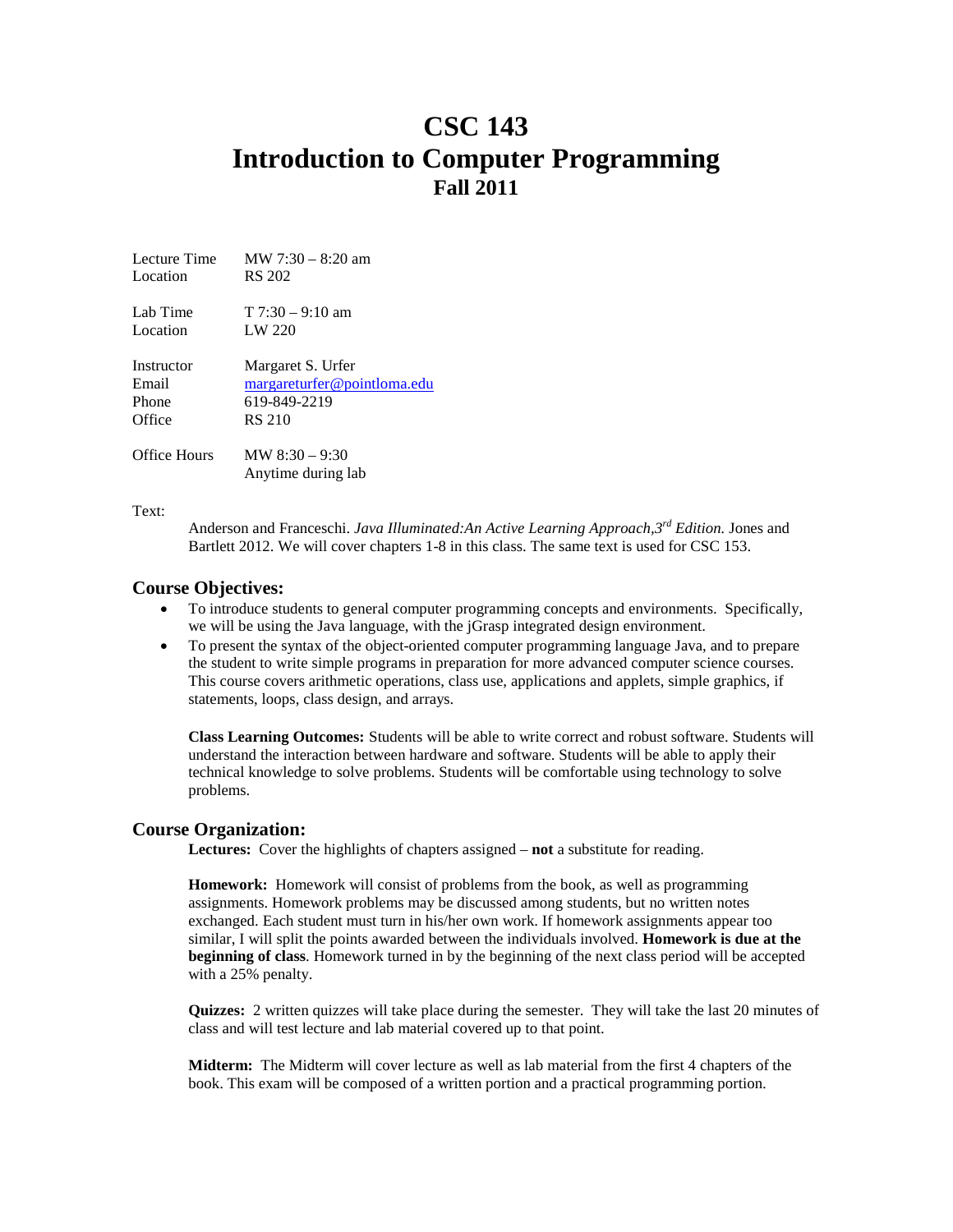Students missing the midterm exam for a school function must arrange to take the exam in advance. The midterm is scheduled for **October 10 & 11**.

**Labs:** In most cases, lab assignments should be completed during the assigned lab time. At the latest, they are due at the beginning of the lab following the lab period on which the assignment was given. Discussion of lab assignments is allowed. However, each individual must turn in his/her own work.

**Final Exam:** The final exam will comprehensive, and contain both written and programming portions.

### **Final is 8:00 am on Thursday – note that this is based on the lab time!**

#### **Attendance:**

As stated in the school catalog, "Whenever the number of accumulated absences in a class, for any cause, exceeds ten percent of classes, the faculty member sends a written report to the Associate Provost for Academic Administration which may result in de-enrollment. If more than 20% is reported as missed, the student may automatically be de-enrolled. If the date of de-enrollment is past the last date to withdraw from a class, the student will be assigned a grade of "F" or "NC".

#### **Grading:**

Homework 10% Labs 30% Ouizzes  $1&2$  15% Midterm 20% Final Exam 25%

Final grades will be determined as follows:

| 100-93%     |      | 80-82% | В- | 67-69%      | D+ |
|-------------|------|--------|----|-------------|----|
| $90 - 92\%$ | А-   | 77-79% |    | 63-66%      |    |
| 87-89%      | $B+$ | 73-76% |    | $60 - 62\%$ | D- |
| 83-86%      |      | 70-72% |    | 0-59%       |    |

#### **Attendance:**

Attendance is expected at each class section. In the event of an absence you are responsible for the material covered in class and the assignments given that day. See the Point Loma Nazarene University Catalog for a statement of the university's policy with respect to attendance. Remember that missing more than one and a half week's worth of classes can result in a failing grade.

#### **Academic Accommodations:**

While all students are expected to meet the minimum academic standards for completion of this course as established by the instructor, students with disabilities may require academic accommodations. At Point Loma Nazarene University, students requesting academic accommodations must file documentation with the Disability Resource Center (DRC), located in the Bond Academic Center. Once the student files documentation, the Disability Resource Center will contact the student's instructors and provide written recommendations for reasonable and appropriate accommodations to meet the individual needs of the student. This policy assists the University in its commitment to full compliance with Section 504 of the Rehabilitation Act of 1973, the Americans with Disabilities (ADA) Act of 1990, and ADA Amendments Act of 2008, all of which prohibit discrimination against students with disabilities and guarantees all qualified students equal access to and benefits of PLNU programs and activities. **Students with learning disabilities who may need accommodations should discuss options with the instructor during the first two weeks of class.**

#### **Class Enrollment:**

It is the student's responsibility to maintain his/her class schedule. Should the need arise to drop this course (personal emergencies, poor performance, etc.), the student has the responsibility to follow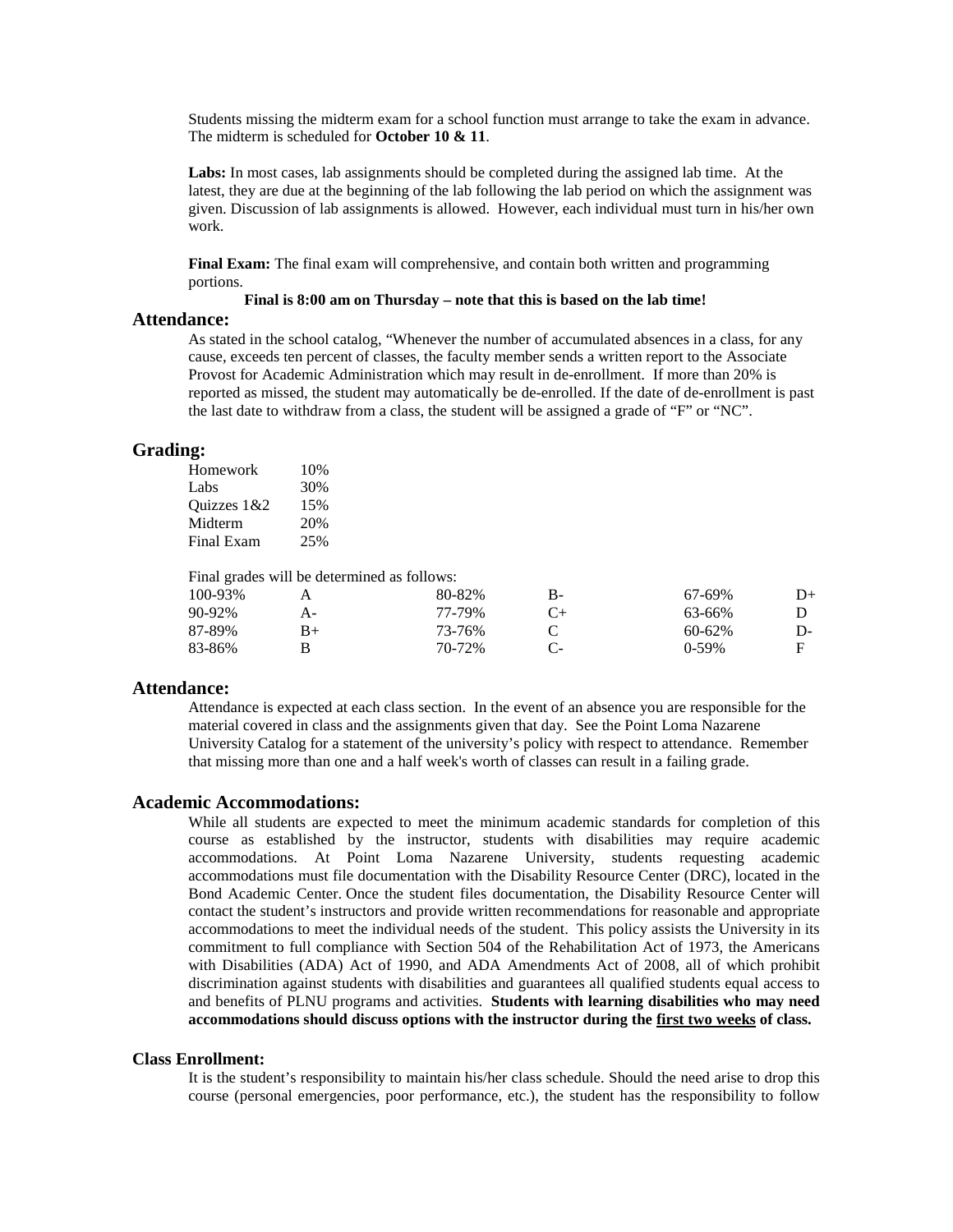through (provided the drop date meets the stated calendar deadline established by the university), not the instructor. Simply ceasing to attend this course or failing to follow through to arrange for a change of registration (drop/add) may easily result in a grade of F on the official transcript.